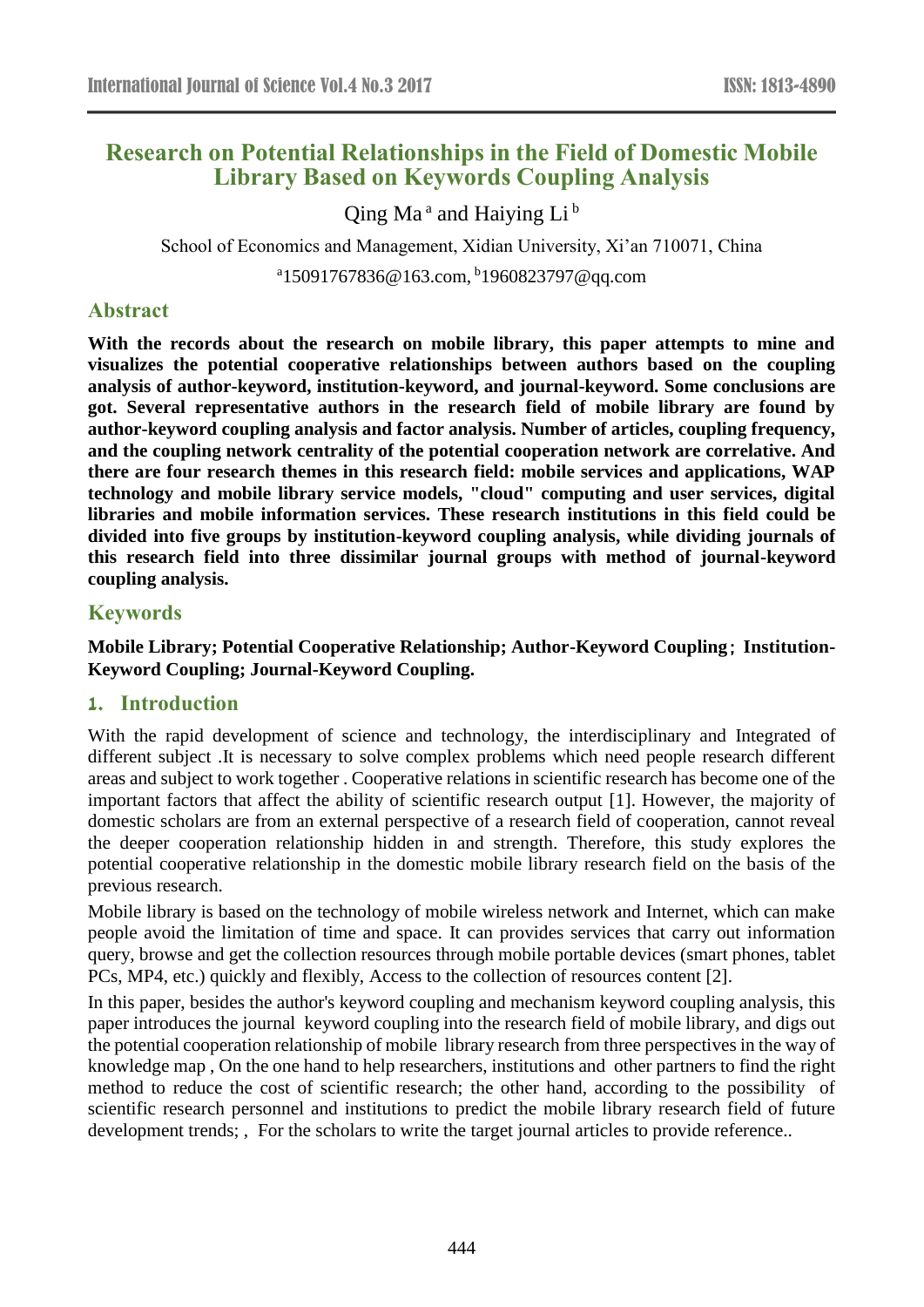# **2. Data sources and Research methods**

#### **2.1 Data sources**

This research is based on the CNKI database as the data source, with the theme of "mobile phone library" or "mobile library" for accurate retrieval, literature type selection of journal articles and unlimited time. And retrieval date is on January 5, 2017. Because of the "information journal" has not been included, it's necessary to retrieve its supplement with the same search strategy in the Wanfang database. The retrieved data is refined, through wiping out the literature with no author, published with the name of the editorial department and repeated, and finally I get a total of 913 literature records with authors. In this paper, the information of the 913 documents is used as the data source of the potential cooperative relationship analysis in the field of mobile library research.

#### **2.2 Research method.**

The research employs literature metrology method, social network analysis method and the authors, institutions, periodicals coupling method based on keywords to explore potential cooperation, the knowledge structure and research the status quo in the field of mobile library research in China. Social network analysis method is a set of theory and method to analyze all kinds of relations in social network structure and properties, its essence is analyze of the relationship between the actors model by using mathematical thinking analysis and technical [3-4]. The author shows the co citation in the network and the author coupling analysis based on the literature, keywords, author, it usually establishes a potential cooperative relationship with an intermediary measure scale, Morris point out that the term as intermediary measure scale to reveal the author research content has the High superiority [5]. By the same token, the keywords is the height of the condensation of document content, is a set of terms with a certain standard. Based on the keywords the authors indexed in paper to carry on coupling strength calculation and visualization, we can better reveal the contents of the current state.

The calculation of coupled intensity relation based on word is the key problem in the analysis of coupling network structure. There are three kinds of coupling intensity algorithm: absolute coupling strength method, minimum coupling value weighting method and relative coupling strength method. The minimum coupling weighting algorithm takes the keyword repetition into account, repeats the counting of the keywords, and takes the smaller co-present values of the same keywords, and then accumulates them [6-8]. Ma Ruimin pointed out that the minimum coupling value of the weighted method can more accurately reflect the similarity between the authors [9], so this paper uses the minimum algorithm.

At the same time, the bibliometric method has been used throughout this study, and Price's law has been used to assist the author to find the core authors in the field of mobile library research, and this paper is the main research object of this paper. In addition, in order to reveal the clustering and classification of the coupled network and the research hotspot in this field, this study will use factor analysis, clustering analysis and multidimensional scaling analysis to analyze the coupling mechanism of the authors, institutions and periodicals. The process will be implemented using statistical software SPSS.

# **3. The overall network analysis**

### **3.1 The overall situation description**

There are two kinds of indexes mainly refer to the author's cooperation research: 1) degrees of cooperation, the ratio of the total number of the authors and the total number of papers; (2) the rate of cooperation, the ratio of the total co-authored papers and the total number of essays. Through the statistical analysis, involving 1116 authors of a total of 913 articles, co-authored papers is 274, the number of authors of the participation co-authored is 575 .After computing, the research field of the mobile library cooperation degree is 1.22, the cooperation rate is 30.01%, but the overall cooperation degree is low, need to be further strengthened. The statistical results in table 1 can be seen, the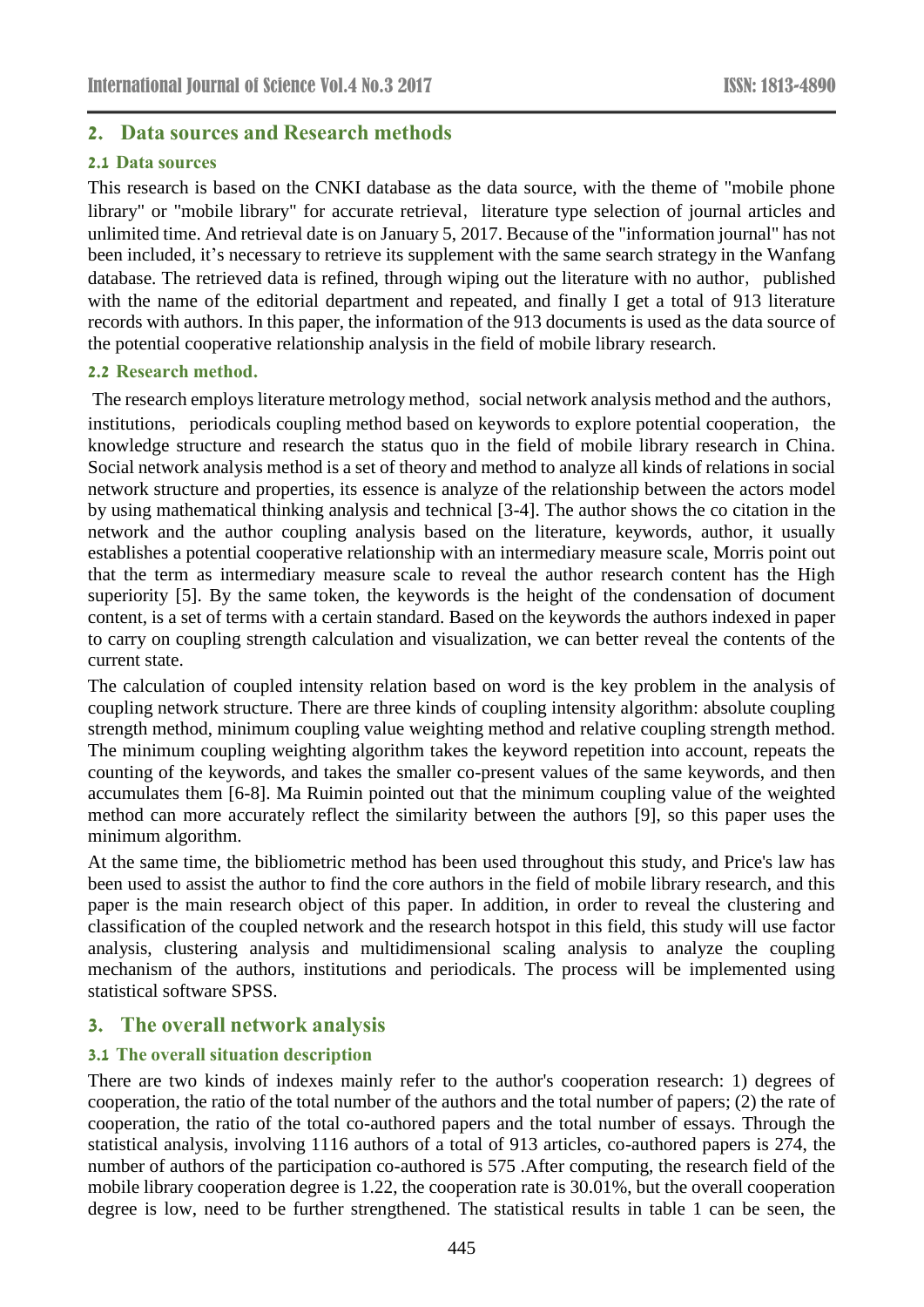number of authors which co-authored the article mainly focused on  $2 \sim 3$ , and there are more than cooperation, the highest number of cooperation is eight.

### **3.2 The core authors**

According to the price theory, the number of articles which have the least paper of the core authors is equal to the square root of 0.749 times of the most <sup>[10]</sup>. According to the formula, the core authors post number should be at least  $N = 2.59$ , In this paper, the number of the selected authors of the article as the core authors articles is 3 and above, a total of 42. The author further statistical coupling number of the core author, as shown in table 2 (maximum coupling frequency contains the coupling). The Number of top coupling are Song Xin - majuntao, Song Xin - huangwen, ZhangChengYu -doutianfang, its coupling number are 19, 17, 15 respectively. Maximum coupling times reflected the research content of the similarity between the authors, which has important reference value. Combination can be found in table 2, Song Xin, huangwen, majuntao three authors on the average maximum number of coupling and coupling among the top three, on the one hand, they not only extremely easily with other scholars establish high coupling strength, on the other hand indicates that their research

| Number of authors | Number of<br>documents | Proportion $(\%)$ | Cumulative proportion (%) |
|-------------------|------------------------|-------------------|---------------------------|
|                   | 639                    | 69.99             | 69.99                     |
|                   | 167                    | 18.28             | 88.27                     |
|                   | 69                     | 7.56              | 95.83                     |
|                   | 26                     | 2.85              | 98.68                     |
|                   | 4                      | 0.44              | 99.12                     |
| 6                 | 6                      | 0.66              | 99.78                     |
|                   |                        | 0.11              | 99.89                     |
|                   |                        | 0.11              | 100.00                    |

Table .1 Statistical of Papers Cooperation

Table 2 Core Research issued a number of coupling frequency distribution (partial)

| Serial<br>number | Author          | Article<br>Number | Maximum<br>Coupling<br>times | Sort           | Average<br>Coupling<br>times | Sort           | <b>Total Number</b><br>Coupling<br>times |
|------------------|-----------------|-------------------|------------------------------|----------------|------------------------------|----------------|------------------------------------------|
|                  | Gao Chunling    | 12                | 12                           | 12             | 4.62                         | 10             | 194                                      |
| $\overline{2}$   | Ma Juntao       | 6                 | 20                           | 1              | 5.57                         | $\overline{2}$ | 234                                      |
| 3                | Song Xin        | 6                 | 20                           | $\overline{2}$ | 5.67                         |                | 238                                      |
| 4                | Zhang Aike      | 6                 | 9                            | 22             | 4.90                         | 6              | 206                                      |
| 5                | Zhang Chengyu   | 6                 | 16                           | 5              | 5.24                         | $\overline{4}$ | 220                                      |
| 6                | Huang           | 5                 | 18                           | 3              | 5.31                         | 3              | 223                                      |
| 7                | Li Rui          | 5                 | 8                            | 23             | 4.02                         | 19             | 169                                      |
| 8                | Mao Yihong      | 5                 | 8                            | 25             | 3.86                         | 23             | 162                                      |
| 9                | Ming<br>Jun Ren | 5                 | 8                            | 26             | 4.29                         | 12             | 180                                      |
| 10               | Wang Hui        | 5                 | 15                           | 6              | 4.79                         | 8              | 201                                      |

# **4. Potential partnership mining**

The type of cooperation can be divided into external cooperation and potential cooperation, the cooperation in the work directly referred to as external relations of cooperation, relying on the same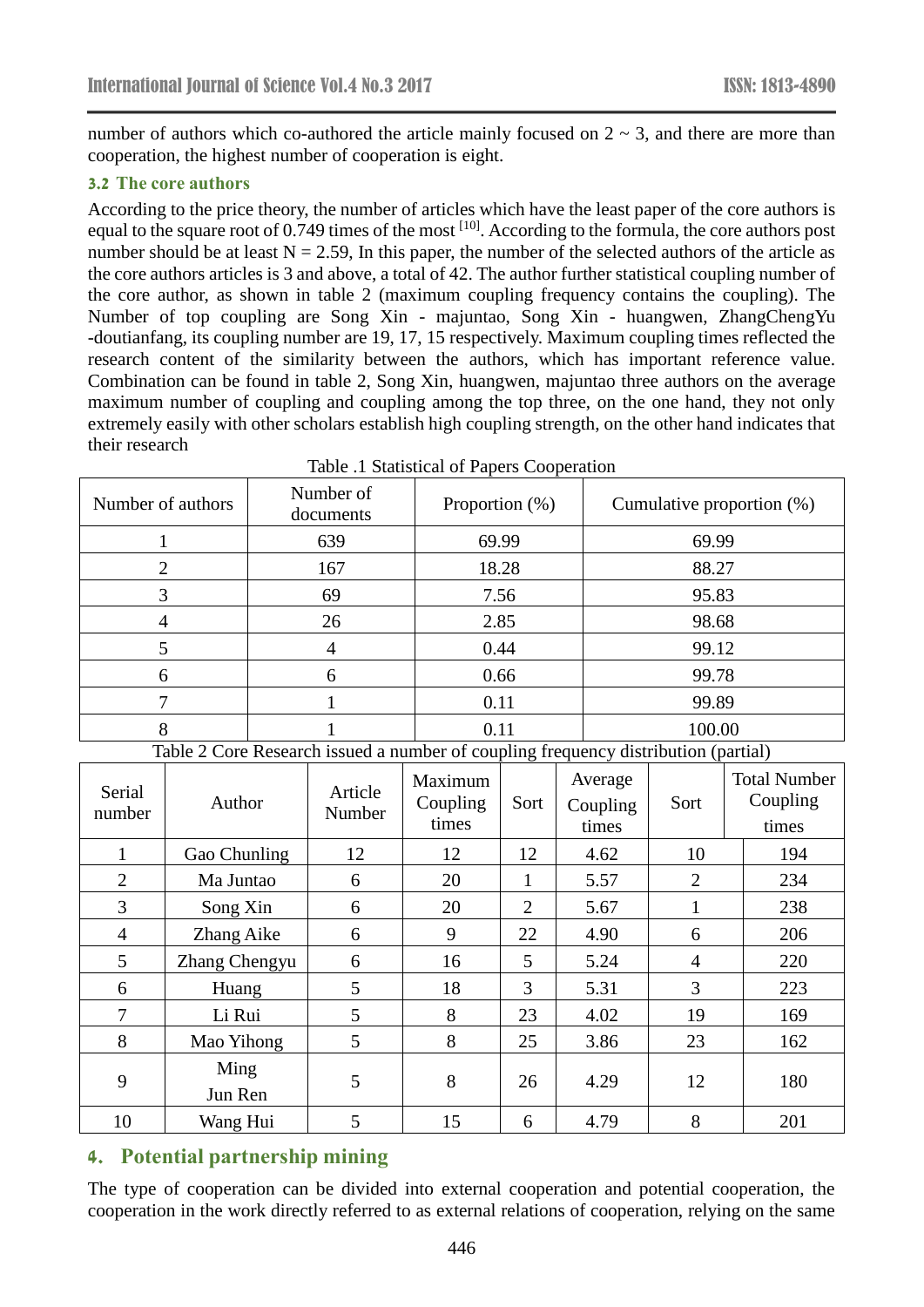keywords or other keywords to form a relationship known as the potential cooperative relations [11-12]. Through external cooperation, the potential cooperation network in a certain field can be found in depth, which can reveal the common research contents and knowledge exchange in this field.

#### **4.1 Coupling Analysis of Authors' Keywords**

### **4.1.1 Potential Authors Collaborative Network Analysis**

By extracting key words from the core author group literatures, and combining them semantically, deleting the keywords such as the concept is too large, and selecting keywords whose frequency is more than 5, 62 high frequency keywords can be obtained. In Excel, we use the self-compiled VBA program to generate  $42 \times 62$  author-keyword matrix, and then use the minimum algorithm to generate the author-coupling matrix based on keywords. The matrix is imported into NETDRAW for visualization, as shown in Figure 1. The node size in Fig. 1 represents the center degree, and the thick line represents the number of coupling times between the authors. The color of the nodes is differentiated by K-cores, among which blue is the largest group. In this group, the number of authors is the largest and it has a strong influence in the field of mobile library research.



#### Fig.1 Authors Keywords Coupling network diagram

The density of the author's coupling network is 3.4425, and the overall network structure is very compact, the connectivity is very high and the potential cooperation is very frequent. As seen from Figure 1, the domestic mobile library research field has two important research force, namely the research team composed of the authors in the upper left rectangle box and the research team surrounded by authors in the lower right of the ellipse. These 42 authors are representative authors in the field of mobile library research, and generally have strong research vigor in this field. Among them, the authors on the rectangular frame have the highest degree of activity, constitute an important research strength of this research field. By K-cores analysis we found that the K-cores are 34, that is, the authors establish a coupling relationship with another 34 authors, the center of the higher ranking of the core authors are basically in this research force, such as Song Xin, Ma Juntao, Jiang Bo, and Jiang Haifeng and so on. The authors in the ellipses are less important, and their K-cores are between 27 and 30. They also have a high degree of activity.

|  |  | Table 3. Keyword-based author coupling Network relation Node centrality (partial) |  |
|--|--|-----------------------------------------------------------------------------------|--|
|  |  |                                                                                   |  |

| Serial<br>number | Author   | NrmDegree | Author   | nBetweenness | Author   | nCloseness |
|------------------|----------|-----------|----------|--------------|----------|------------|
|                  | Song Xin | 27.985    | Jiang Bo | 2.428        | Jiang Bo | 83.592     |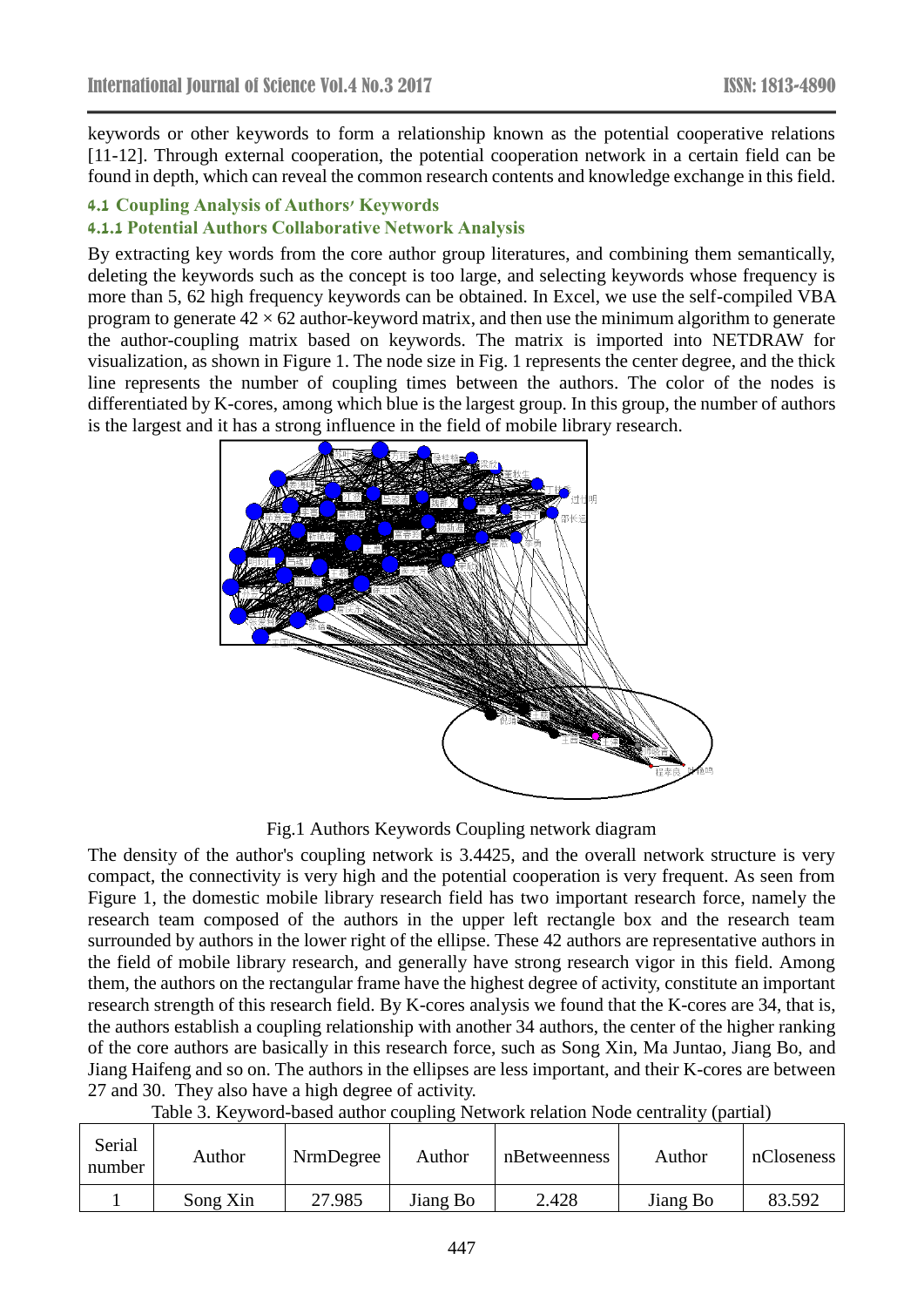| $\overline{2}$ | Ma Juntao    | 27.471 | Jiang<br>Haifeng  | 2.420 | Jiang Haifeng | 80.374 |
|----------------|--------------|--------|-------------------|-------|---------------|--------|
| 3              | Sun Yi       | 26.316 | Wang<br>Guoqing   | 2.398 | WangGuoqing   | 75.497 |
| $\overline{4}$ | Huang        | 26.316 | Dou<br>Tianfang   | 2.398 | DouTianfang   | 74.964 |
| 5              | ZhangChengyu | 26.187 | Fang Wei          | 2.273 | Fang Wei      | 71.390 |
| 6              | Zhang Aike   | 25.289 | Sun Yi            | 2.187 | Sun Yi        | 68.895 |
| $\overline{7}$ | Wang Hui     | 23.877 | <b>Qin Yanmei</b> | 2.019 | Qin Yanmei    | 64.269 |
| 8              | Dou Tianfang | 23.877 | Lv<br>Yunhong     | 1.946 | Ly Yunhong    | 64.180 |
| 9              | Gao Chunling | 23.363 | Wang Hui          | 1.921 | Wang Hui      | 59.762 |
| 10             | Xu Shixin    | 23.235 | Mao<br>Yihong     | 1.899 | Mao Yihong    | 57.307 |

Combining Table 2 and 3, it is found that Jiangbo is the most important author in the field of mobile library research, which has the highest rankings of the middle of the centrality and close to the centrality among the 42 authors. This indicates that he is an absolute influential scholar in the field of research, occupying an absolute dominant position in resource control. Followed by Jiang Haifeng, Wang Guoqing and other authors, their middle of the center and close are less central. Song Xin is another important author of mobile library research whit the highest degree of central, which indicates that her coupling relationship with other authors is maximum; but her the rankings of middle and close of the center were dropped to 25 and 23, which indicates that her resource control and influence of mobile library research are far less than Jiang Bo etc. In addition, we found that six of the authors in the top 10 of the published articles number appeared in the top ten of the degree centrality and in the middle of the centrality and close to the centrality of the top 10 are only two. And the center-centered ranking is consistent with the nearness of centralism. Then whether there is a certain correlation between the numbers of articles issued, the degree centrality, the middle of the centrality and close to the centrality? For this, this paper carried out a correlation analysis, as seen from Table 4.

Table 4. Correlation between the numbers of issued, the average number of coupling, the maximum number of times with the center of the coupling

|                            | Article<br>Number | Average<br>coupling times | Maximum<br>coupling times | Degree<br>centrality | Intermediate<br>centrality | Approach<br>centrality |
|----------------------------|-------------------|---------------------------|---------------------------|----------------------|----------------------------|------------------------|
| <b>Article Number</b>      | 1.000             | $0.711***$                | $0.540**$                 | $0.744**$            | 0.141                      | 0.270                  |
| Average<br>coupling times  | $0.711***$        | 1.000                     | $0.890**$                 | $0.995***$           | $0.465***$                 | $0.629**$              |
| Maximum coupling<br>times  | $0.540**$         | $0.890**$                 | 1.000                     | $0.859**$            | $0.310**$                  | $0.455***$             |
| Degree centrality          | $0.744**$         | $0.995***$                | $0.859**$                 | 1.000                | $0.467**$                  | $0.637**$              |
| Intermediate<br>centrality | 0.141             | $0.465***$                | $0.310**$                 | $0.467**$            | 1.000                      | $0.918***$             |
| Approach centrality        | 0.270             | $0.629**$                 | $0.455***$                | $0.637**$            | $0.918**$                  | 1.000                  |
|                            |                   |                           |                           |                      |                            |                        |

\*\*. The correlation was significant when the confidence level (both sides) was 0.01

Table 4 shows the correlation between the number of documents and the average coupling times, the maximum coupling times and the three centralizations. We can draw the following conclusions: (1) The correlation coefficient between the number of papers and average coupling times is 0.711, and the correlation coefficient with the maximum coupling times is 0.540, indicating that there is a strong correlation between them. Compared with the maximum coupling times, the higher the number of articles are published, the higher the average coupling times are produced. At the same time, the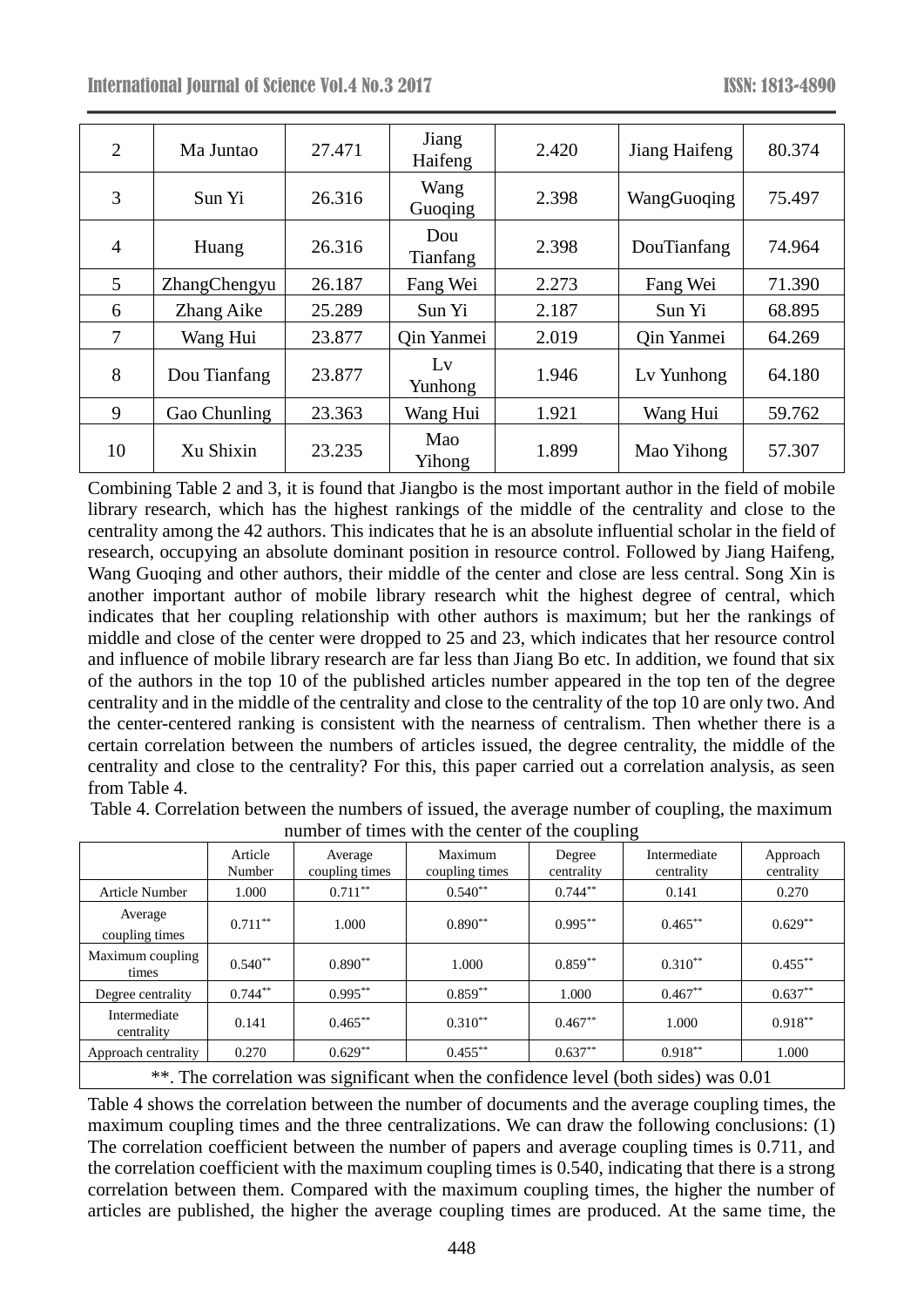correlation coefficient between the average coupling times and the maximum coupling times is 0.890, indicating that the correlation between them is very high, and the authors with high average coupling times are also popular in the maximum coupling times. (2) The correlation coefficients of the number of papers, the average coupling times, the maximum coupling times and the three centralizations are (0.744, 0.141, 0.270), (0.995, 0.465, 0.629), (0.859, 0.310, 0.455). Analysis shows that the correlation between the average number of coupling and the centralizations is the strongest, the second strongest correlation is the maximum number of coupling, and the influence of the number of papers is the lowest. Meanwhile, the correlation coefficient between the average coupling times and the degree centrality is 0.995, which is the strongest. The average coupling times is also higher with the central centralizations, which indicates that the higher the average coupling times is, the better the resources with control are. (3) The analysis of the correlation coefficient of centralizations showed that the correlation between the central centralizations and the near centralizations is the most significant, which was 0.918, and this is in line between the central centralizations and the near centralizations ranking.



Fig.2 Authors and factor networks with factor loading greater than 0.2

#### **4.1.2 Research topic analysis**

Transform the author's coupling matrix into spearman correlation matrix, and have an factor analysis on the correlation matrix. The factors of principal component extraction are used to carry out the rotation by direct skewing. Finally, four factors are extracted, and the cumulative contribution rate is 92.996% and the fitting result is very satisfactory. The factor structure matrix reflects the relevance of the author to the research topic by the author's contribution to a particular topic and the relevance between them <sup>[4]</sup>. Therefore, a further NETDRAW visualization of the structural matrix is performed, with a factor load of 0.2 or more. The figure, the circle node represents the factor, the square node represents the author, the node size represents the center height, and the number next to the line of the factor to the author represents the load value. The thickness of the connection between the author and the factor expresses the factor load the size of the value. Because Zhang Aiken focuses on the empirical research of "211 Project" mobile library, the load of all four factors is below 0.2, so it becomes an isolated point.

Through the factor analysis, this paper divides 42 core authors into four research topics and do statistics on the indexed keywords of the research group, the author names the four research topics: mobile services and application research, WAP technology and mobile Library service model research, cloud computing and user service research, digital library and mobile information service research. Among them, mobile service and application research, WAP technology and mobile library service model research are two main research topics in the field of mobile library research, including the largest number of authors (22 and 21), digital library and mobile information Service research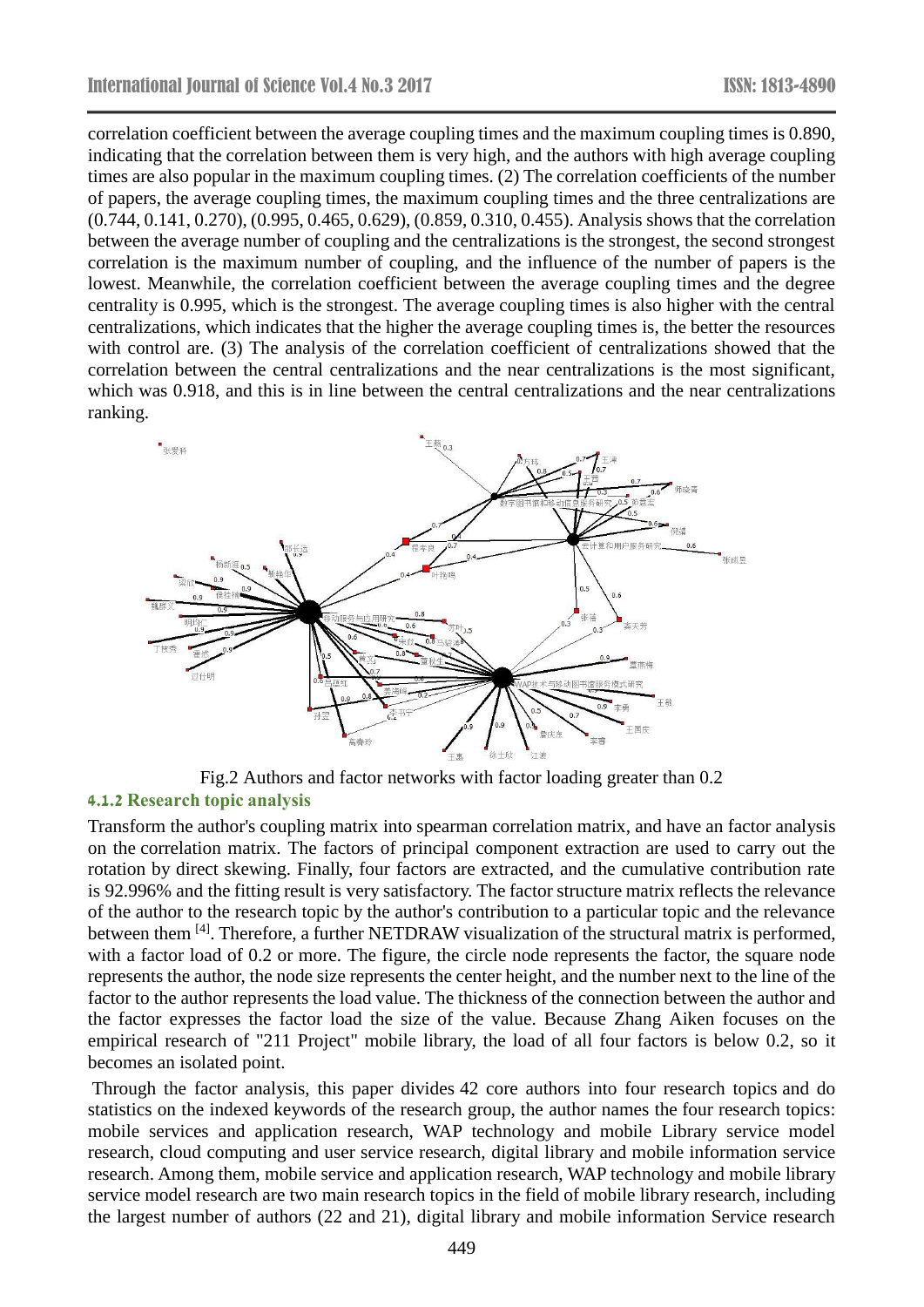authors are the least, only nine. As can be seen from the thickness of the lines in Fig. 2, these authors have higher factor loading values, and most of them have a high coupling relationship with the rest of the authors. Most of the authors focus on one topic of study and are more active in the field. In addition, Figure 2 also shows authors across a number of research fields, such as Gao Chunling, Jiang Haifeng across two research topics, Cheng Xiaoliang, Ye Yanming across three research areas. These authors, while are not exclusive to a particular field, act as a bridge between the various themes and strengthen the linkages between them so that they are not too isolated. At the same time it shows that there is a close relationship between the various research topics.

#### **4.2 Author-keyword Coupling Analysis**

Through the coupling analysis between the issuing organization and the keywords, the clustering based on the similarity degree of the keywords and the screening of the cooperative institutions can reveal the relevance of the research topics' inter-institutional. In order to provide guidelines for finding potential partners and strengthening cooperation and exchange [13].

The number of core-authors group's institution is 52. Cluster analysis is based on the characteristics of the things themselves to study the classification of individuals, the principle is the same class of individuals have greater similarity, different individuals are very different. The system coupling matrix is transformed into spearman correlation matrix, and clustered in SPSS to get the cluster tree. Through the coupling of keywords, due to geographical location and communication restrictions have never worked together, are linked together with similar research. As can be seen from Figure 3, 52 studies were divided into 5 study groups at threshold 5.

Group 1 consists of Jinggangshan University, Jinggangshan University Library, belonging to the same agency or regional cooperation, and no cooperate with other agencies. Its research content is only the university library and service innovation two aspects. There are 11 organizations including Chengdu University of Technology and its library, Nanjing Forestry University Library and Peking University in Group 2, which are distributed in six provinces such as Sichuan, Jiangsu and Shandong. The potential cooperation area is wider. The main research topics are the development, application of the mobile phone library under the 3G technology, and the library service as well as the reader service and so on. Group 3 is also composed of 11 organizations, such as Tsinghua University Library, Nanjing Agricultural University, Fuzhou University and its library, the main research topics are mobile library platform construction, user services and digital resources integration and so on. There are only 7 organizations in Group 4, mainly studying the service mode of mobile library. There are 21 organizations in Group 5, and most of them are located in economically developed areas such as Jiangsu, Fujian, Beijing and Shanghai. The theme of the group is flexible:, in which, mobile library applications and service models, university libraries, WAP technology, information services and other themes are more prominent. The statistics show that there are 31 libraries in 53 research institutions, which shows that university library is the main force in the field of mobile library research.



Fig.3 Coupling clustering diagram of mechanism keywords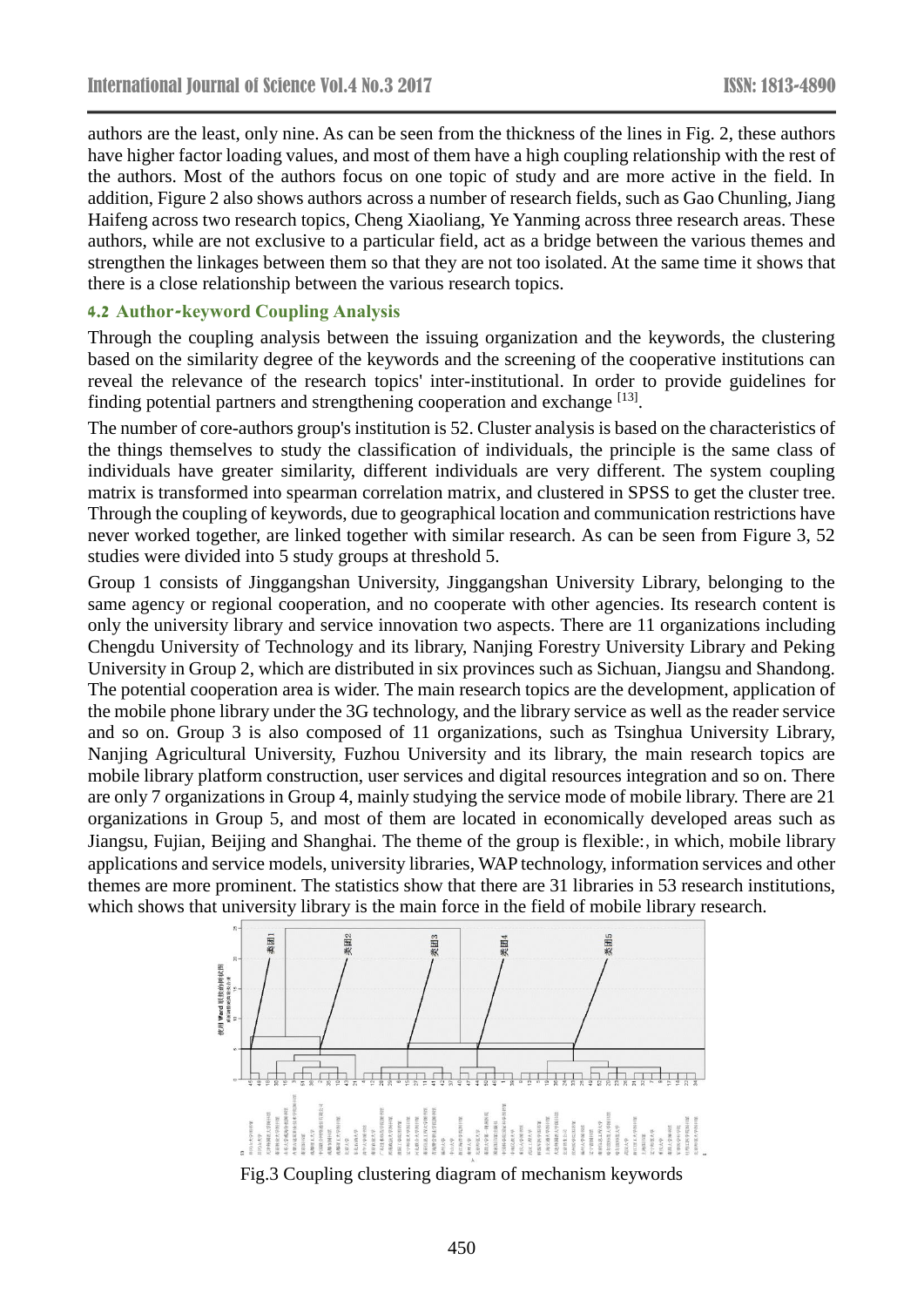#### **4.3 Key words coupling analysis**

Scientific journals are important carriers of scientific activities and are effective platforms for scholars to exchange knowledge  $[14]$ . Academic journals by coupling the same key words to form a coupling relationship, the strength of the relationship between the content of the journal can reveal the closeness of the relationship between the content of periodical research. The coupling analysis can be used to excavate the linkages between journals, which is of great value in investigating the internal knowledge structure and research status of the subjects [15].

The author edits the journals of the core authors, removing the non-library academic journals, and finally selects 27 journals, among which are the core journals. The coupling matrix is introduced into SPSS, and the distance is selected from the data. The Z-score is selected by the Euclidean distance metric method and the normalization method, as shown in Fig. In this case, Stress value is 0.139, smaller; RSQ is 0.921, the value is greater than 0.6, so the clustering effect is very good. As can be seen from Figure 4, the domestic mobile library research journals based on the similarity between keywords can be clustered into three categories.



Figure 4 Key words coupling network Multidimensional scaling analysis

Cluster 1 includes 17 journals, such as "Library and Information Work", "Information Work", "Library Construction" and "Journal of Academic Libraries", which are the main journals in the field of mobile library research. Between the content of the study has a strong correlation. Through the statistical key words, the research contents of this cluster are mainly mobile library service mode, digital library, university library, user service and information service, especially service model, digital library and user service research.

Cluster 2 includes five journals, "Journal of Library and Information Science", "Library and Information", "Information Theory and Practice", "Library Science Research" and "University Library Work", mobile information service and digital resource construction. The subject of such research.

Cluster 3 includes five kinds of journals: "Library", "Modern Library and Information Technology", "Henan Library Journal", "Journal of Medical Informatics" and "Jin Tu Journal". The main research contents are based on WAP Technology for mobile library information services.

Through the research of the topic similarity, this paper analyzes the journals in the three research branches of the mobile library and the journals in the branches, and provides the reference for the scholars to select the target journals accurately. In addition, through similar topic journals clustering, the study of mobile library within the disciplinary structure, can improve the field of knowledge dissemination and communication efficiency.